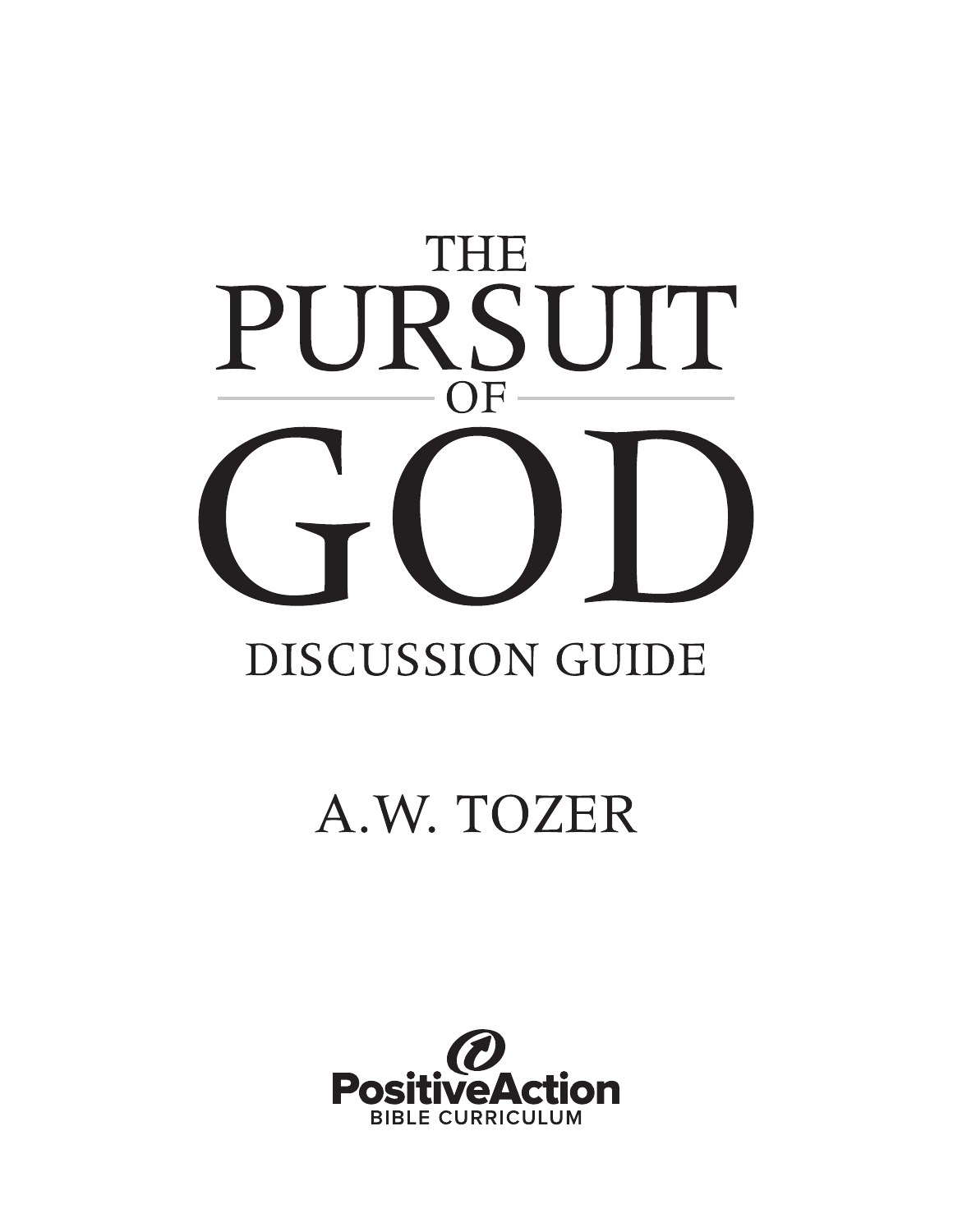## Preface

## Memory Verse: Psalm 42:1–2

- 1. In what one thing does Tozer find hope within Christianity (ix)?
- 2. Consider Tozer's illustration of the altar on page ix. What types of things might be represented by the . . .
	- $\bullet$  ... altar?
	- ... sacrifice?
	- $\bullet$  ... fire?
- 3. Consider the quotation from John Wesley on page x. Do you agree with his assigning of values to "right opinion" and "right temper"? Why or why not?
- 4. Why do you think people are content to replace "the art of worship" with a "program" (x)?
- 5. Tozer asserts, "the Bible is not an end in itself " (x). What then is the purpose of the Bible? How would this change the way you study the Bible?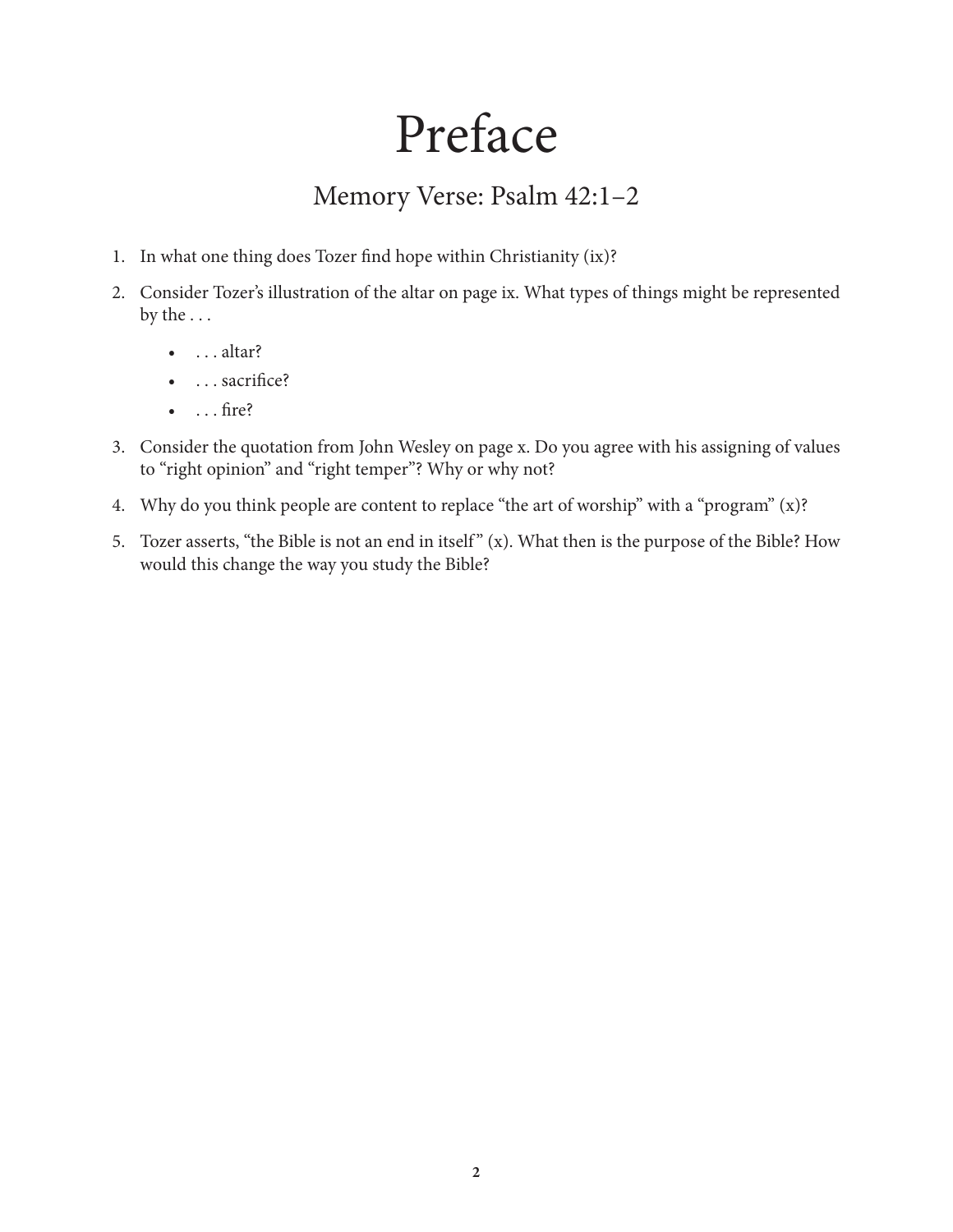# Following Hard After God

### Memory Verse: Psalm 63:8

- 1. How does Tozer define "prevenient grace"? Why is prevenient grace so important (13)?
- 2. Explain as best you can the paradox of divine upholding and man's necessity of pursuing after God (13–14).
- 3. What are the differences between mechanical religion and genuine religion (14–15)?
- 4. God is a Person, and we are created in His image. How do these two facts impact our understanding of the "heart of New Testament religion" (14–15)?
- 5. What does Tozer mean when he says, "To have found God and still to pursue Him is the soul's paradox of love" (15)?
- 6. Tozer says that when holy men and women of old found God "the finding was all the sweeter for the long seeking." He then gives three examples of believers who sought long after God and discovered the sweetness of finding Him. Discuss how this was the case in each of these men's lives: Moses, David, and Paul (16).
- 7. Discuss the habit in our day to leave "seeking God" to professional teachers and preachers. In what ways have many surrendered their responsibility to seek God themselves (16)?
- 8. Explain what Tozer means by "complexity" verses "simplicity" in seeking God. What does he mean by a "God-and" religion (17–18)?
- 9. The quotation, "We can well afford to make God our All, to concentrate, to sacrifice the many for the One," is reminiscent of the parable of the Pearl of Great Price (18). Read Matthew 13:45–46. How would this approach to God impact your life?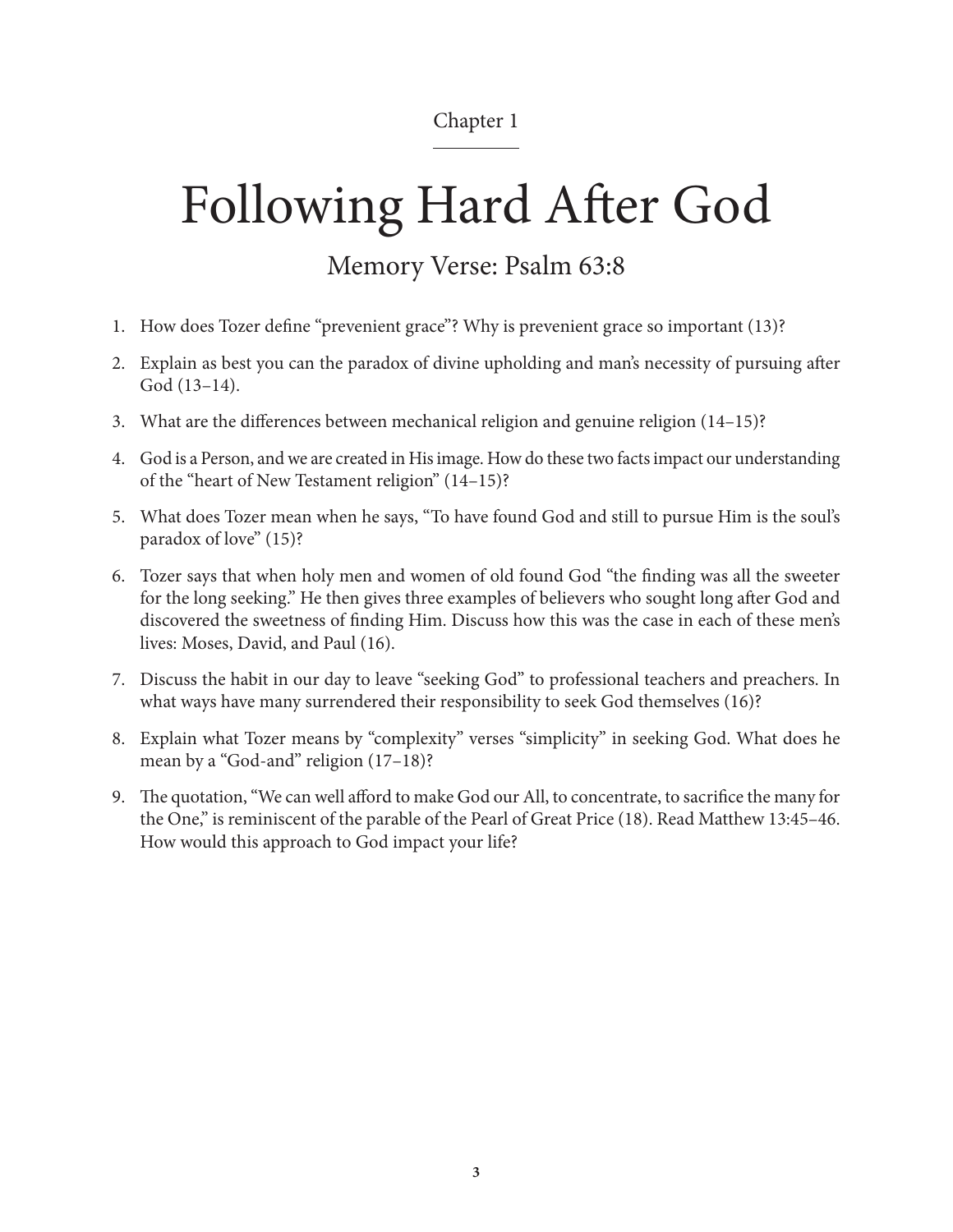# The Blessedness of Possessing Nothing

Memory Verse: Matthew 5:3

- 1. What was God's purpose in creating the "things" of this world (21)?
- 2. How has the fall corrupted the place of "things" in the life of men and women (21)?
- 3. Tozer writes, "There is within the human heart a tough fibrous root of fallen life whose nature is to possess, always to possess" (21). How do we see this "root" express itself in today's culture, advertising, heroes, and entertainment?
- 4. In Matthew 16:24–25, Jesus contrasts the self-life of pursuing possessions with the true life of pursuing God alone. How should this truth help us to see the blessing of being "poor in spirit"  $(22-23)$ ?
- 5. How can "things" control our lives even if we don't have much?
- 6. How does the story of Abraham and Isaac illustrate the truth of freedom from "things" (23–25)?
- 7. Isaac was the hardest thing that Abraham could have placed on that altar. What in your life would be the hardest thing to place on the altar for the Lord?
- 8. Do you fear surrendering your possessions or talents to the Lord because of what He may do to them? Why is this fear irrational (26)?
- 9. How should we approach the "holy business" of removing the idols of things from our life (26)?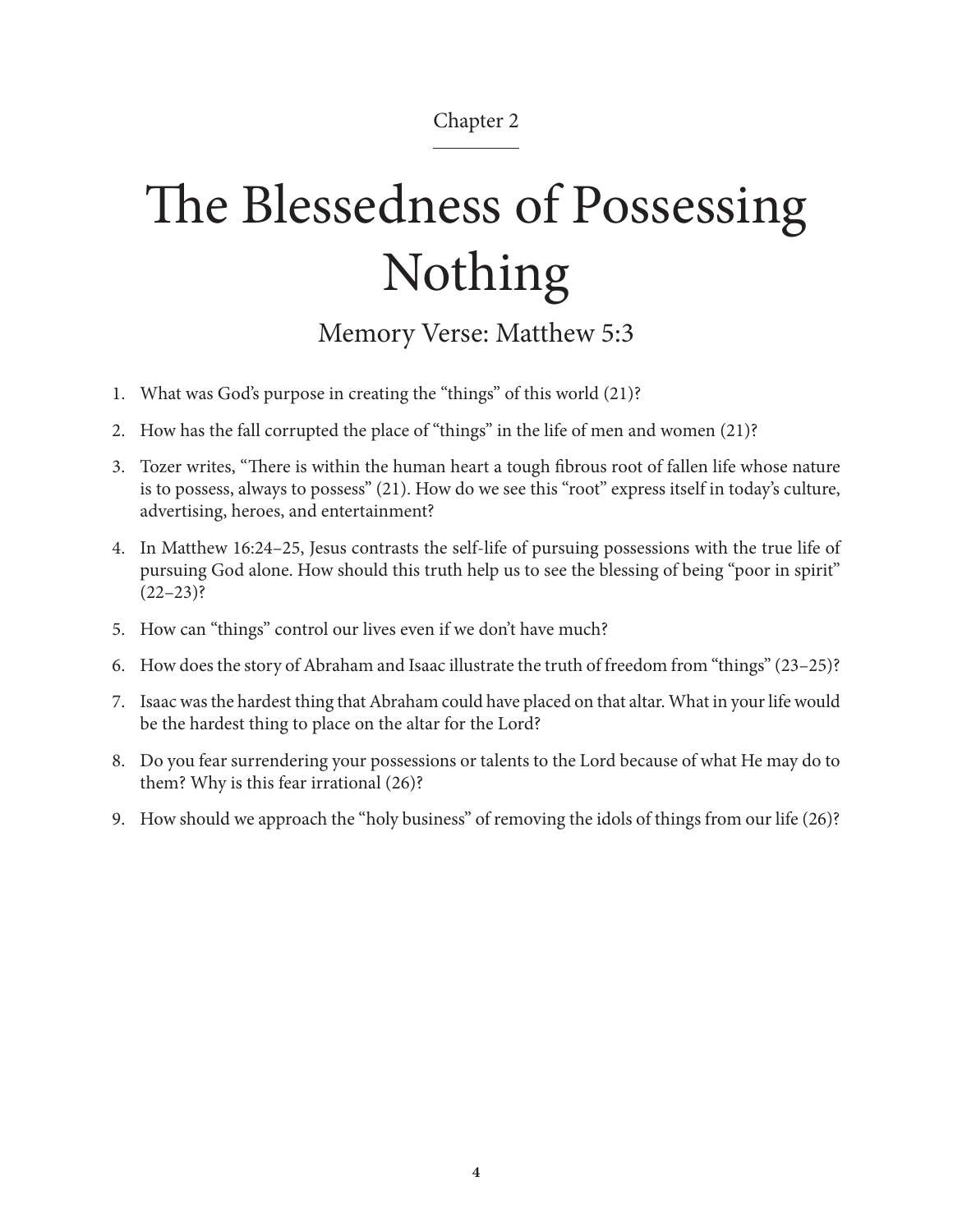## Removing the Veil

### Memory Verse: Hebrews 10:19

- 1. What do you think Augustine meant when he said, "Thou hast formed us for Thyself, and our hearts are restless till they find rest in Thee" (29)? How can this be seen in the world today? How can this be a basis of sharing the gospel?
- 2. What is the chief end of man (29)?
- 3. How does the "Presence" of God Tozer is describing differ from the truth of God's omnipresence, that He exists everywhere at all times (30)?
- 4. Describe how the Old Testament tabernacle illustrates the "interior journey of the soul from the wilds of sin into the enjoyed Presence of God" (30–31).
- 5. What is the central fact of Christianity? What is at the heart of the Christian message (31)?
- 6. Discuss what Tozer means when he writes, "The world is perishing for lack of the knowledge of God and the Church is famishing for want of His Presence" (32). How does this differ from what many put forward as the greatest problems of our world and the greatest problems of the Church?
- 7. List and discuss some of the attributes of God mentioned on page 33.
- 8. After reading Faber's poetic worship of the Triune God on pages 33–35, discuss thoughts of God that cause worship of Him to burn within your heart.
- 9. Discuss Tozer's distinction between a scribe and a prophet (35–36).
- 10. How does Tozer describe the veil of the self-life that divides our heart from God (36–38)? What specific sins does he accuse of building this veil (37)?
- 11. What is the process of removing this veil (38)? Is the process pleasant? What is the result?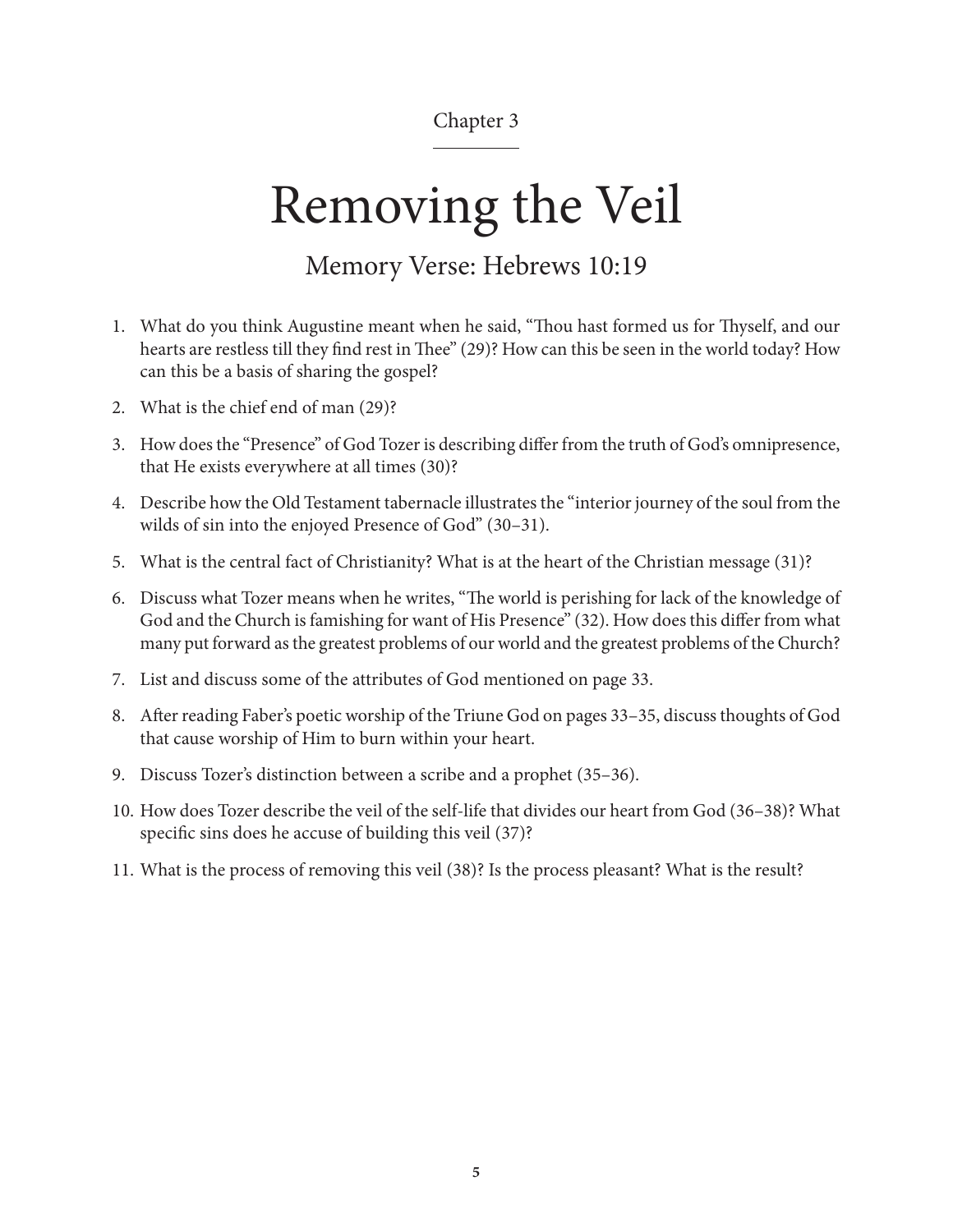# Apprehending God

### Memory Verse: Psalm 34:8

- 1. Tozer gives three insufficient ways of understanding God—an inference, hearsay, and an ideal (39). Why are these understandings sub-Christian? How do they express themselves even among the unsaved?
- 2. How should the fact that "a loving Personality dominates the Bible" (40) affect the way we read the Scriptures?
- 3. Tozer gives examples of several verses where experiential verbs—taste, see, smell, hear—are used to describe a believer's relationship to God (40). What are some other verses that make it clear that God intends for us to relate to Him as a Person?
- 4. Why must salvation be the first step if a person is truly to apprehend God (40)?
- 5. Discuss the implications of the statement "a spiritual kingdom lies all about us, enclosing us, embracing us, altogether within reach of our inner selves, waiting for us to recognize it" (41).
- 6. How does Tozer define *reality* (41)?
- 7. If, as Tozer says, "the Christian is too sincere to play with ideas for their own sake," how should we approach the truths we learn (42)?
- 8. What does it mean to say that God is the great Reality (43)?
- 9. What is the difference between faith and imagination? How does this help us define the word *reckon* (43)?
- 10. How does the visible reality of this world impact our ability to perceive the greater spiritual reality all around us? How can we seek to overcome this distraction (44–45)?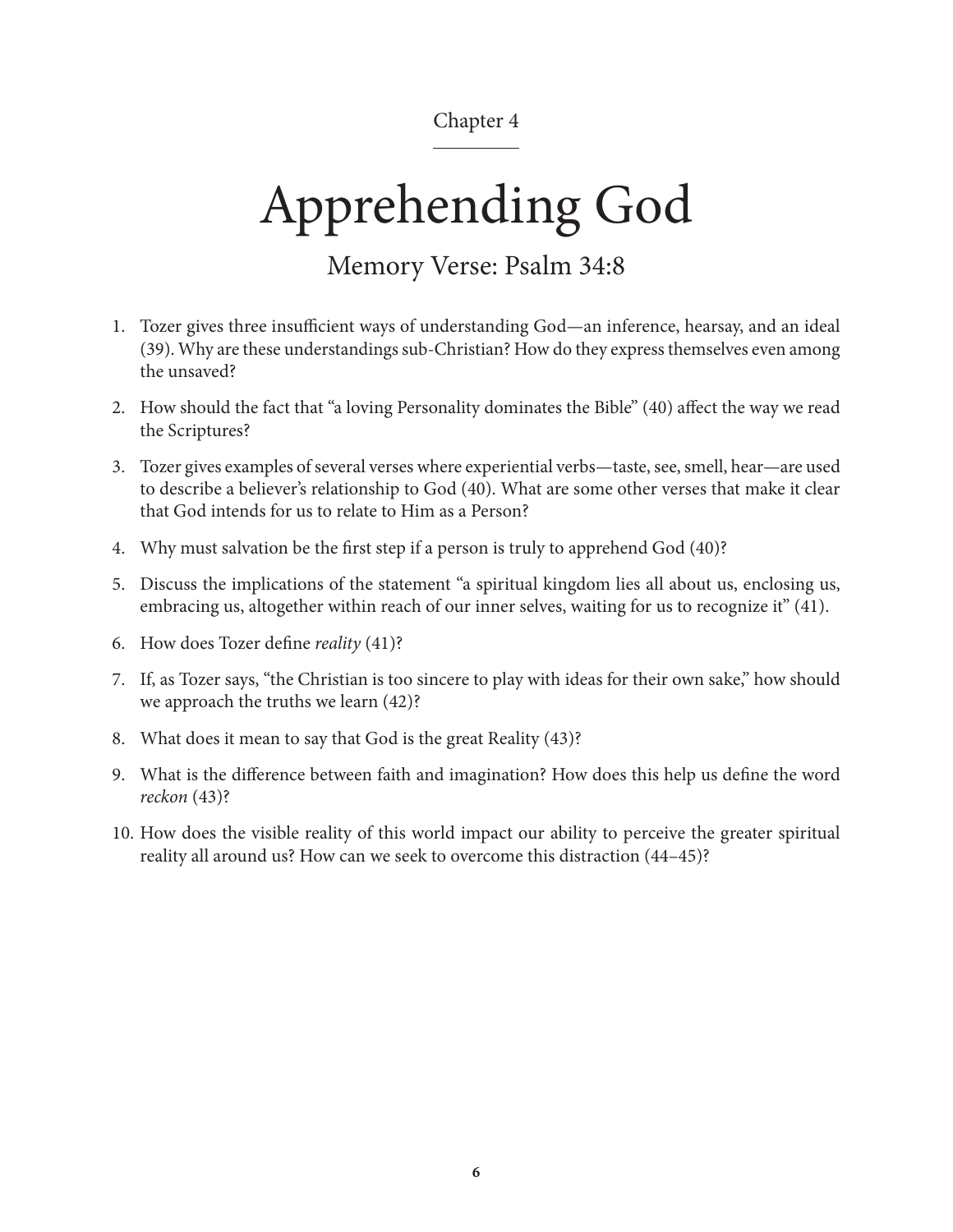## The Universal Presence

## Memory Verse: Psalm 139:7

- 1. The universal presence of God is not pantheism. What is the definition of *pantheism* (47)? What is its root error (47)?
- 2. What is the proper way of viewing God's connection with His creation (47)?
- 3. What does it mean to say that God is "the uncaused Cause of matter, mind, and law" (48)? How does this affect your understanding of creation and the material world?
- 4. Would you agree or disagree with the following statement: Man's problem is not that he is far from God but that he fails to recognize God's presence (48–50)? Why?
- 5. When we pray that God would "draw us nearer," what are we actually praying for (50)?
- 6. What does Tozer see as the shared quality of the great saints of Scripture and Christian history  $(51)$ ?
- 7. While recognizing the great importance of God working in us, Tozer warns "against a too-great preoccupation with the thought." Discuss our response and responsibility in relationship to the divine and human element of "receptivity"? How can we cultivate this gift (51–52)?
- 8. What is the result of applying "machine-age methods to our relationship with God" (52)?
- 9. Discuss the summary statement, "The Universal Presence is a fact. God is here. The whole universe is alive with His life" (53).
- 10. How does Tozer define *pursing God* (54)?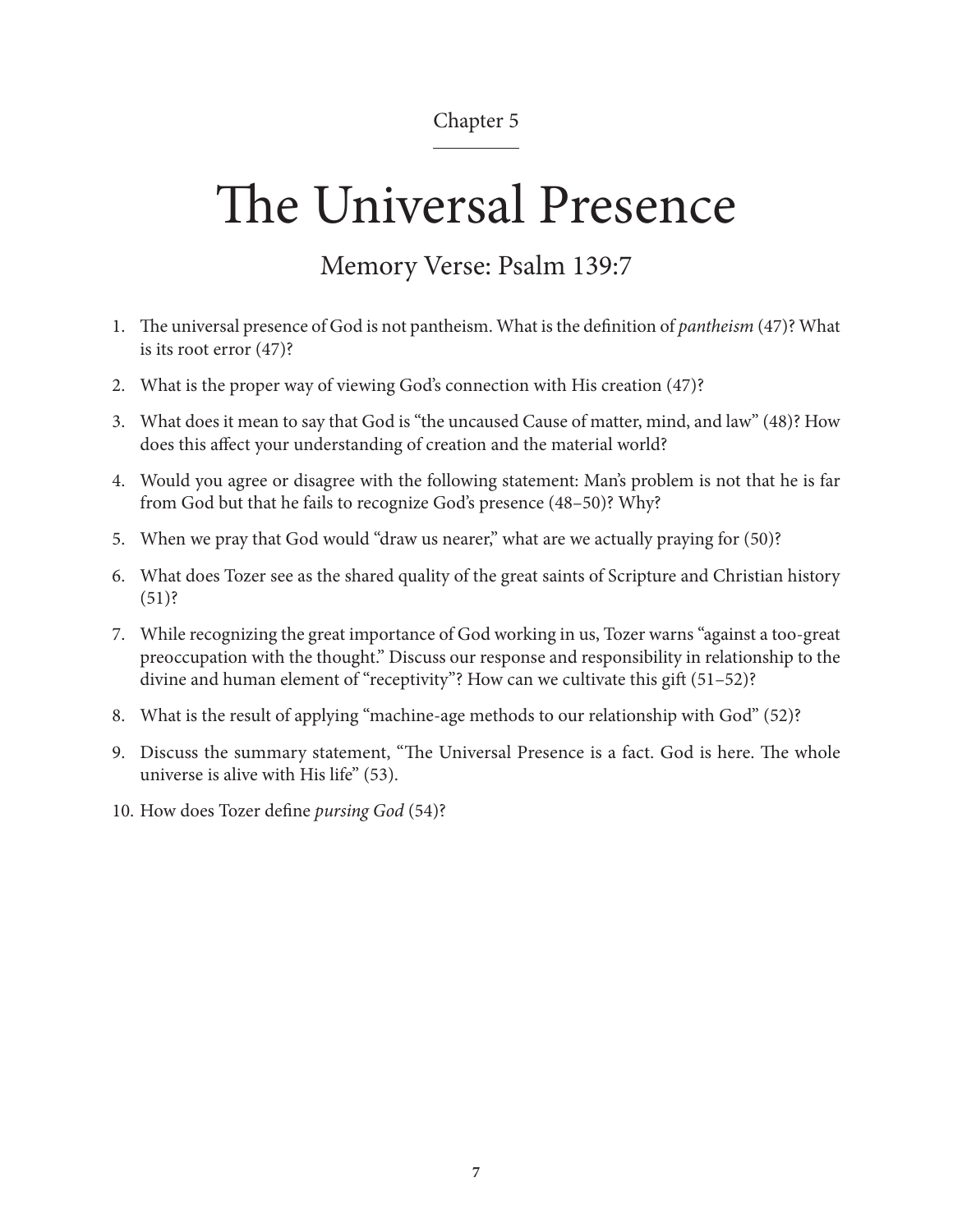# The Speaking Voice

### Memory Verse: John 1:1

- 1. What does Christ having the title, the Word, tell us about the nature of God (55)?
- 2. How did God create all things? How does He continue to reveal Himself through what He has created (55)?
- 3. What is the connection between "the speaking Voice" and the written Word (55–56)?
- 4. What did the ancient Hebrews call "this universal Voice of God" (57)? How should this impact our view of true wisdom's nature?
- 5. Tozer says, "The tragedy is that our eternal welfare depends upon our hearing, and we have trained our ears not to hear" (57)? What are some ways we train our ears not to hear?
- 6. What are the differing approaches to the Divine Voice by a scientist verses a worshipper (58)?
- 7. Why can we say that the "Voice of God is a friendly Voice" (59)?
- 8. When we are listening to God's Voice, why is it important to be still? To be alone? To wait with the Bible open before us (59–60)?
- 9. What does Tozer mean when he says of the Bible that "it is not only a book which was once spoken, but a book which is now speaking" (61).
- 10. What are some things that distract you from the Voice of God (61)?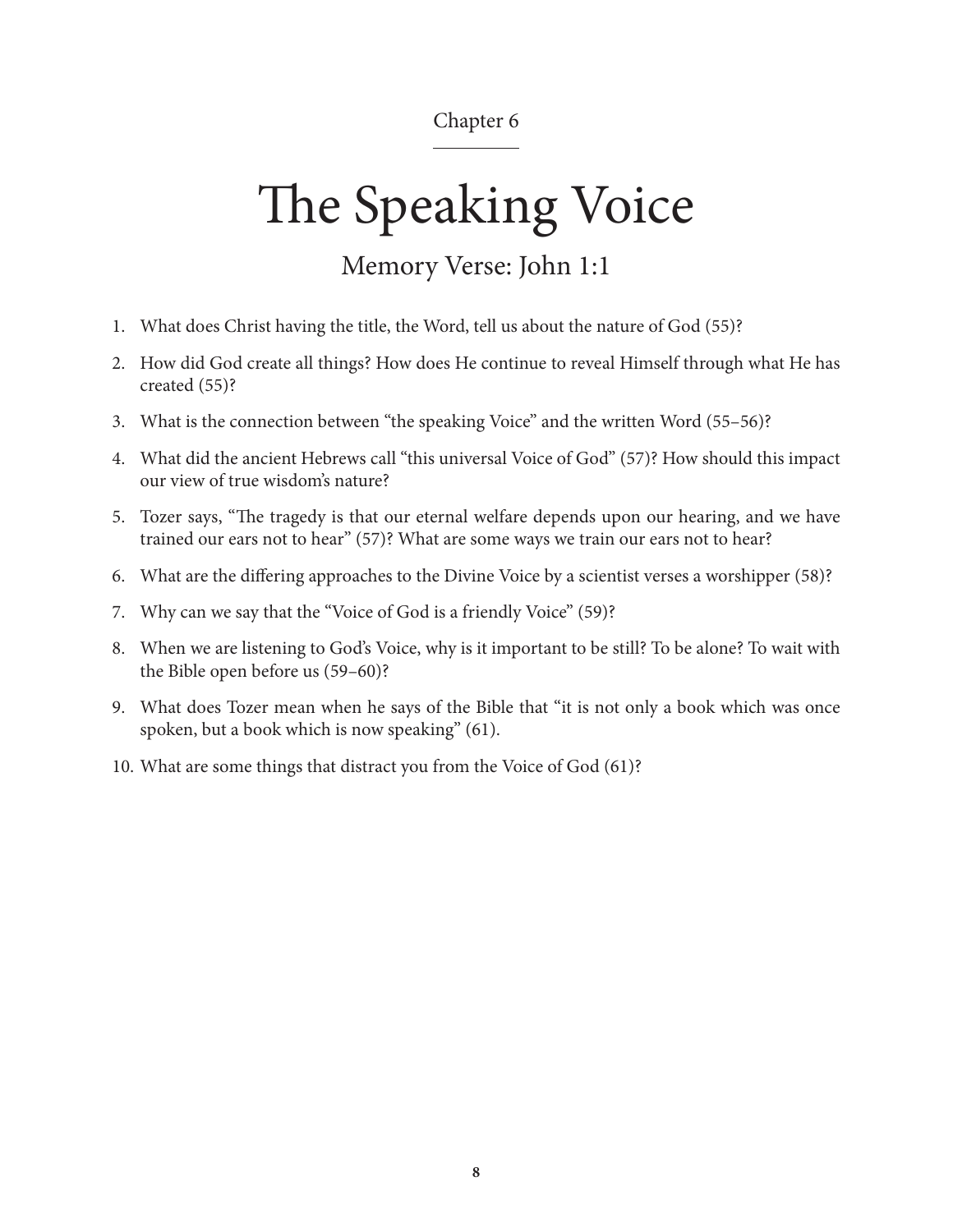## The Gaze of the Soul

### Memory Verse: Hebrews 12:2

- 1. Tozer asserts that a simple reading of the Bible leads to the conclusion: "Faith is all-important in the life of the soul" (63). Give some verses or passages that support this conclusion.
- 2. The Bible only defines faith functionally—what it does, not what it is. However, the Bible does make clear two sources of faith. What are they (64–65)?
- 3. Based on Numbers 21 and John 3, what two words relating to faith are synonymous (65)?
- 4. Discuss the meaning and implication of the following quotations: "faith is the gaze of a soul upon a saving God" (65) and "believing…is directing the heart's attention to Jesus" (66).
- 5. Why is faith the "least self-regarding of the virtues" (67)?
- 6. Why is the merit (value) of faith always to the one toward whom that faith is directed (67)?
- 7. By making faith the most important part of the Christian life, God places Christian living within all our grasps. Tozer gives four ways that faith is accessible to everyone: believing is simple; believing can be done at any time; believing can be done anywhere; and believing can be done by men and women of any calling (69–70). Discuss the wisdom and goodness of God in this.
- 8. What are some "means of grace" that can help us in our devotion (70)?
- 9. How does the illustration of one hundred pianos being tuned to the same fork picture the connection between private and corporate religion (70–71)?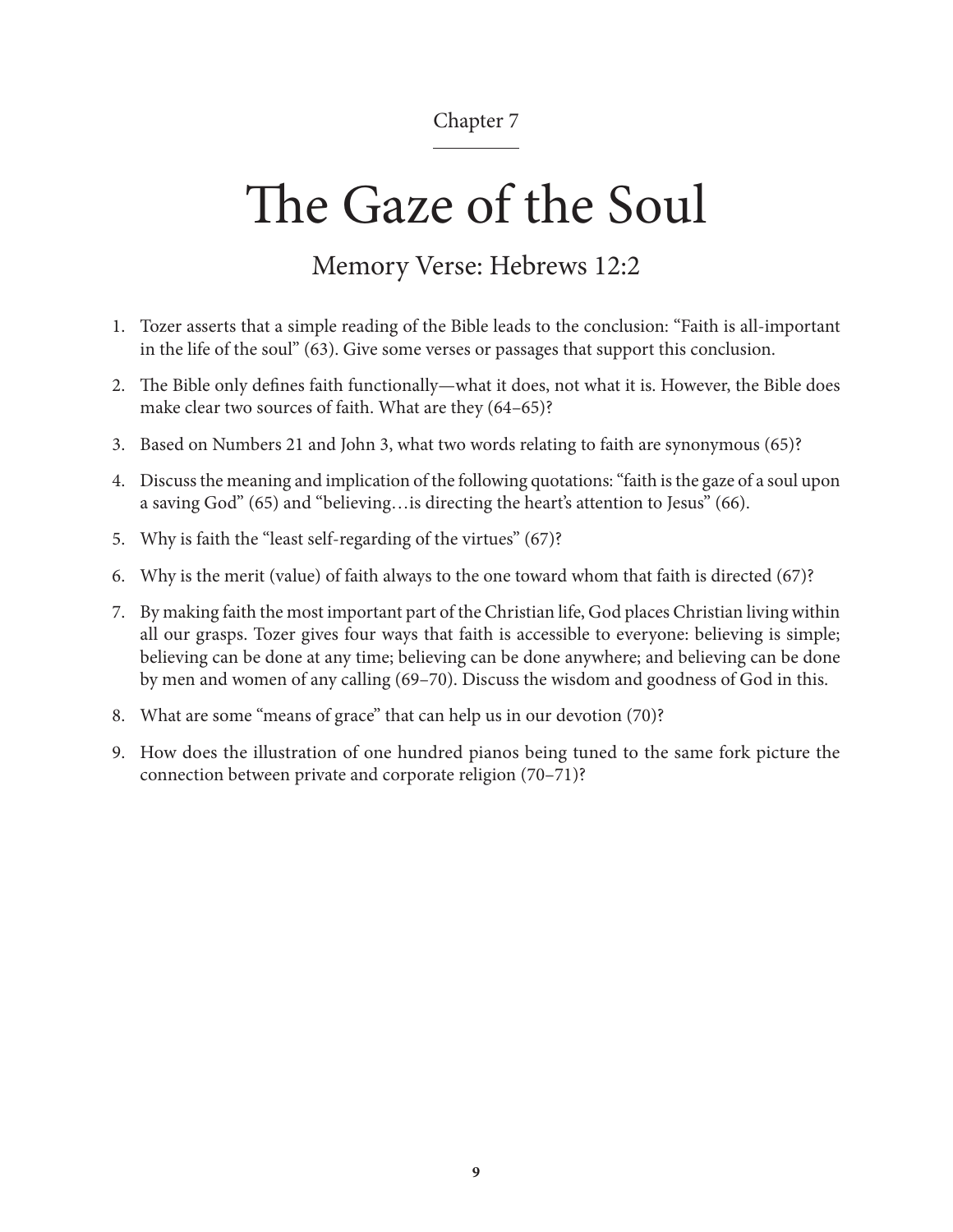# Restoring the Creator-Creature Relationship

Memory Verse: Psalm 57:5

- 1. What does Tozer see as the ultimate cause of all human miseries (73)? What is the solution?
- 2. God is to be the "fixed center" of everything else in life, but we cause ourselves much difficulty by trying to modify God to our image rather than adjusting our lives to Him (74). What are some ways you have seen this truth in your own life?
- 3. What is the "only thinkable relation" between mankind and God (75)?
- 4. As we exalt God and bring our lives into submission to Him, we become out of step with the ways of the world around us. Discuss some of the "new" things we will find in our life (75). Discuss how this will affect our relation to the world (75).
- 5. Discuss the meaning and implication of the phrase, "be thou exalted" (75–76). What parts of your life could you mark as areas where God is exalted? What areas do not exalt God?
- 6. Can any man be his own master? What are our only choices concerning whom we will serve (76)?
- 7. What is the "original habitat" of our heart (76)?
- 8. How does God respond to those that seek to exalt Him? Does God demand that we exalt Him perfectly? Give some examples of those who have exalted God imperfectly but were still used for His glory (77).
- 9. What is at the "back of religious self-righteousness and empty worship (78)?
- 10. What does Tozer mean when he says he fears that he "may convince the mind before God can win the heart" (78)?
- 11. In the closing prayer, Tozer prays that God would be exalted over ten things. What are they (79)? Which of these things is the greatest struggle for you?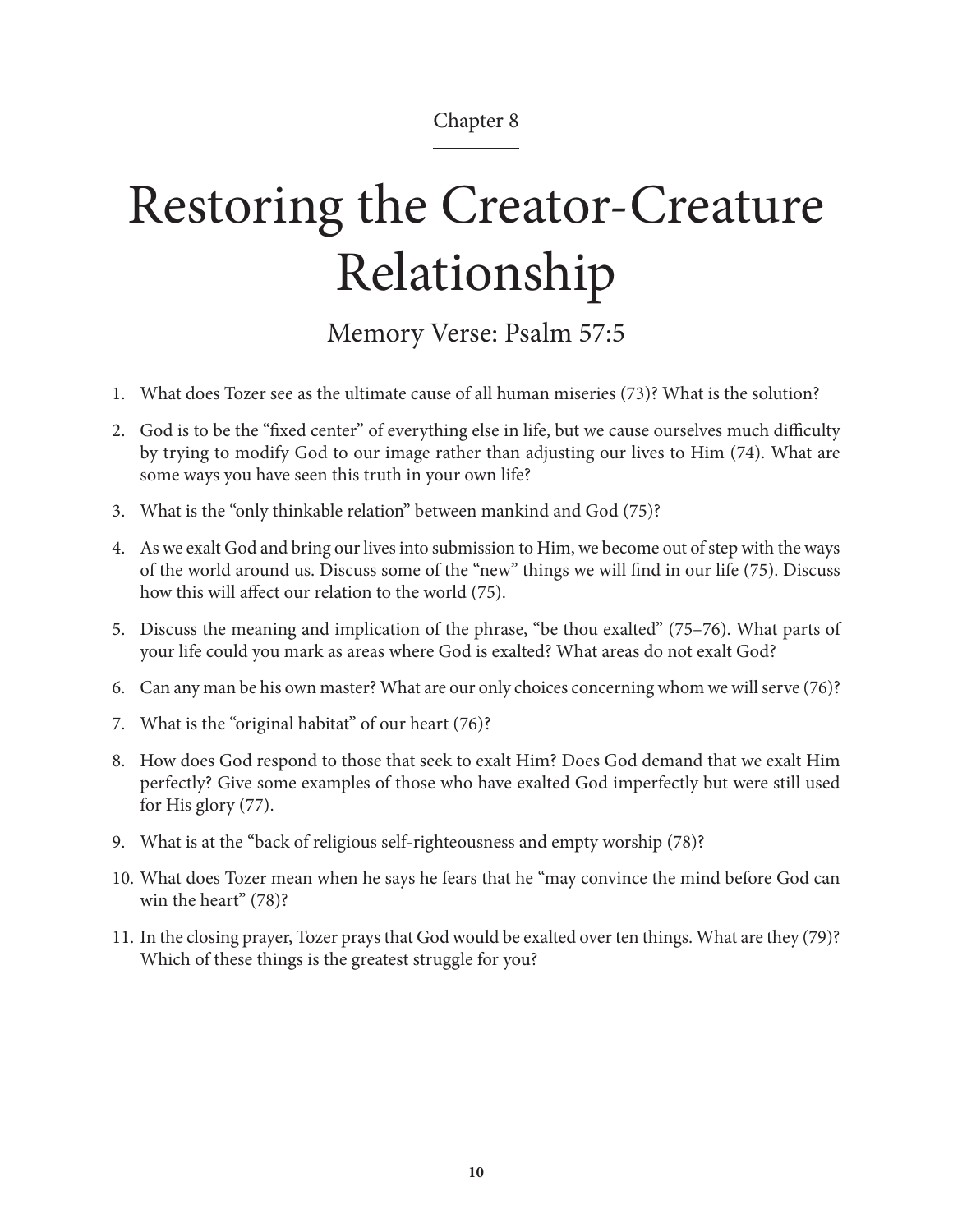## Meekness and Rest

### Memory Verse: Matthew 5:5

- 1. The second paragraph on page 81 contrasts the Beatitudes with the "virtues" of this world. Do you think Tozer makes a fair assessment of mankind's attitude toward these things? Give some evidences to support your answer.
- 2. Tozer mentions two things that mankind uses to try and moderate our sinful nature—culture and education. How effective are these attempts (81–82)?
- 3. What two things does Tozer contrast as the emotional disposition of all people (82)?
- 4. What is the nature of mankind's burden, and how does it manifest itself (82–83)?
- 5. Our burden has three main elements—pride (82–84), pretense (84–85), and artificiality (85). How would you define each of these burdens? Do you see them evidenced in any areas of your life?
- 6. What is the biblical view of "self"  $(83-84)$ ?
- 7. In what settings or activities do you find yourself most tempted to "put the best foot forward and hide from the world [your] inward poverty" (84)?
- 8. In what aspects of your life or abilities do you most fear being exposed as less impressive than others suppose you to be?
- 9. How does Tozer define the "rest of meekness" (85)?